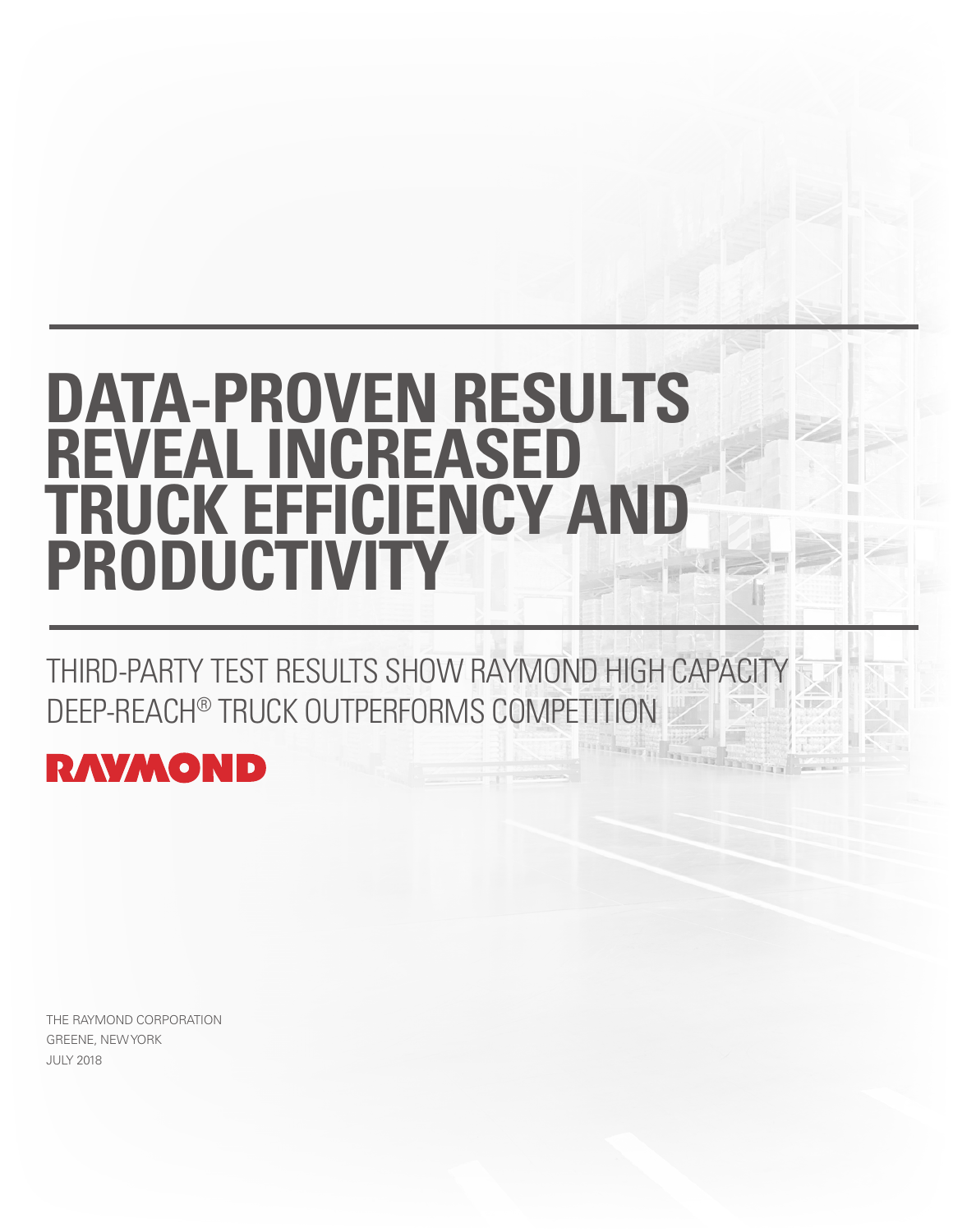# **THE NEED FOR MAXIMUM EFFICIENCY**

With the demands of today's e-commerce environment, the need to move more product faster has impacted every warehouse and distribution center. To stay competitive, facilities need to use taller pallets and move heavier loads, and material handling manufacturers are helping them do just that.

According to *The 2018 MHI Annual Industry Report*, 73 percent of survey respondents rated customer demands for faster response times as extremely or very challenging.<sup>1</sup> Relief comes in the form of high capacity reach trucks that are ideal for tall storage and heavy lifting. With only a handful of options on the market, how can facility managers know what's the best high capacity reach truck for their operation?

# **COMPARING PRODUCTIVITY**

Productivity is top priority when choosing a reach truck for busy, fast-paced warehouses and distribution centers. Among the critical variables in a truck's efficiency is the ability to complete as much work as possible on a single battery change. Fewer battery changes equate to less downtime and increased productivity.

In April 2018, The Raymond Corporation® commissioned a comparative efficiency study to evaluate which of these two trucks — the Raymond High Capacity Deep-Reach truck or the Crown Model RMD6095S-32 with an express lowering option — moved more pallets faster.

The tests were conducted by PosiCharge™, an independent organization specializing in electric vehicle power systems, test equipment and vehicle charging stations, with North American headquarters in Monrovia, California. TÜV Rheinland of North America, Inc., Chicago office, witnessed and oversaw the testing. A laboratory at Raymond's headquarters in Greene, New York hosted the test.

# **THE TEST**

The test goal was to quantify and compare the productivity of the Raymond® and Crown trucks (Table 1) when performing identical load handling tasks. To minimize any performance differences between the trucks that could be attributed to driver skill, the same three drivers tested each unit. This left the machine capabilities as the only variables. Each driver ran three trials on the same shuttle course for a total of 48 cycles. The lift truck settings were set to factory defaults before each test and verified before proceeding. A FarmTek Polaris Multi-Event Timer System was used with one set of wireless electric eyes to record the duration of the trials. Before testing, the lift truck batteries were watered, equalized and fully charged.

A PosiCharge 1000 Amp E-Meter Version 3 collected the energy data. The overall electricity consumption and regenerated energy was recorded after each run. The vehicle lift height was 480 inches. The same test load, a steel weight of 2,000 pounds, was used in all the tests. With two strap belts, the load was secured to a wooden pallet.

#### **Table 1. Test Vehicle Specifications**

| <b>TRUCK MODELS</b>            | <b>RAYMOND</b><br>7530-DR32TT | <b>CROWN</b><br>RMD6095S-32 |
|--------------------------------|-------------------------------|-----------------------------|
| TRUCK TYPE                     | Deep-Reach                    | Deep-Reach                  |
| RATING                         | 3,200 lb                      | 3,200 lb                    |
| <b>TIRE TYPE</b>               | Cushion                       | Cushion                     |
| DRIVE SYSTEM TYPE              | AC                            | AC                          |
| DRIVE SYSTEM POWER             | 18Kw kW                       | N/A                         |
| HYDRAULIC CONTROL TYPE         | AC                            | AC                          |
| <b>HYDRAULIC CONTROL POWER</b> | 32 4 kW                       | N/A                         |
| POWER STEERING TYPE            | <b>Flectric</b>               | <b>Flectric</b>             |
| <b>BATTERY SIZE</b>            | 18-F125-19                    | 18-E125-19                  |
| <b>BATTERY TYPE</b>            | EnerSys                       | EnerSys                     |
| <b>BATTERY CAPACITY</b>        | 1125 Ah                       | 1125 Ah                     |
| BATTERY VOLTAGE                | 36 V                          | 36 V                        |
| <b>BATTERY WEIGHT</b>          | 3,000 lb                      | 3,000 lb                    |

### **THE COURSE**

The test course (see Appendix 1) required each truck to transport the load over a 100-foot distance. The test procedure was as follows:

- Each forklift was warmed up by running the actual procedures for 10 minutes prior to each phase of the vehicle testing.
- 2. The forklift was placed at Position 1 with the load already on the forks.
- 3. The truck traveled "forks first" 86 feet down the 100-foot path, initiating the lift toward the maximum height.
- 4. Before reaching Position 2, the reach truck turned to face the load drop area. At Position 2 and the maximum pallet height, the forks simultaneously reached out and lowered.
- 5. Upon releasing the load, the retract function was applied.
- 6. The empty vehicle then traveled "tractor first" to Position 1, completing Cycle 1.
- 7. Cycle 2 started by traveling from Position 1 to Position 2.
- 8. The truck traveled "forks first" and while halfway down the 100 foot path, initiated an empty lift sequence without the test load.
- 9. At Position 2, the truck lowered the forks, reached out and in to pick up the load.
- 10. The truck traveled back to Position 1, ending Cycle 2.
- 11. A total of 16 cycles were achieved to complete 1 trial.
- 12. At the end of 16 cycles, the time was recorded, the E-Meter data gathering was stopped and the SD card was removed.
- 13. There was a 5-minute intermission.
- 14. Each driver ran 16 cycles on 3 trials on the same shuttle course for a total of 48 cycles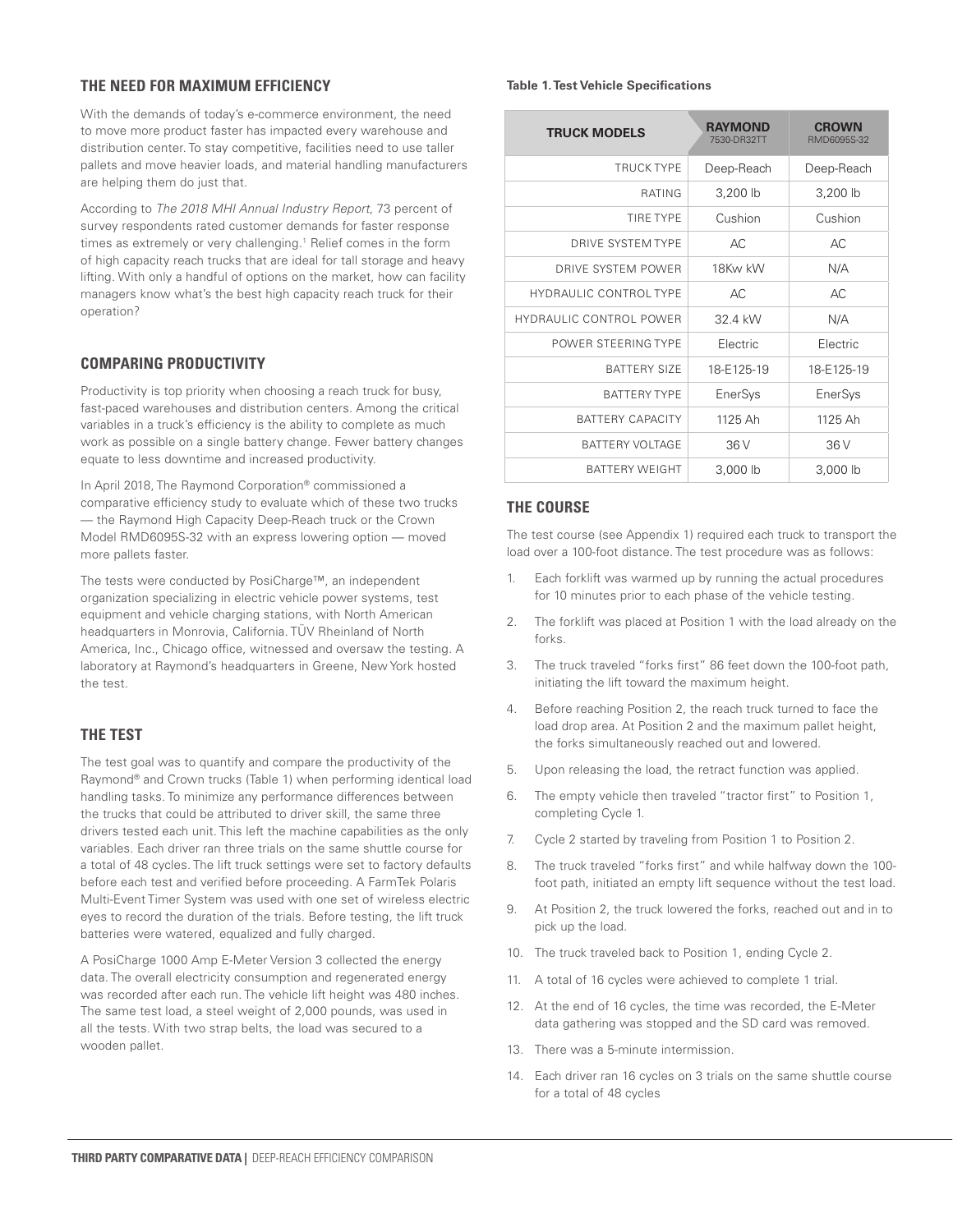# **HOW THE RESULTS BENEFIT CUSTOMERS**

PosiCharge representatives analyzed the data and determined the Raymond High Capacity Deep-Reach truck moved pallets 15 percent faster on the same charge compared with the Crown Model RMD6095S-32 truck. This creates significant customer benefits, such as long-term productivity and life-cycle ownership costs in actual warehouse duty.

#### **Table 2. Reach Truck Performance Summary: Raymond vs. Crown**

| RAYMOND 7530-DR32TT                                                |            |  |
|--------------------------------------------------------------------|------------|--|
| TOTAL TIME: 48 CYCLE TIME<br>COMPARED TO CROWN                     | 15% faster |  |
| TOTAL DISCHARGE (AH) AND TOTAL<br>CHARGE (REGEN) COMPARED TO CROWN | 0% less Ah |  |

#### **Table 3. Labor Cost Savings by using 15% less time.**

By being able to move pallets faster, the Raymond High Capacity Deep-Reach truck costs less to do the same amount of work – reducing customer labor costs, moving more product and increasing productivity.

| <b>REACHTRUCK MODEL</b>                                                                                                                                                      | <b>5-YEAR LABOR</b><br><b>COST</b><br>(PER SHIFT) |  |
|------------------------------------------------------------------------------------------------------------------------------------------------------------------------------|---------------------------------------------------|--|
| CROWN RMD6095S-32 OPERATOR                                                                                                                                                   | $$156.000*$                                       |  |
| RAYMOND 7530-DR32TT OPERATOR                                                                                                                                                 | \$132,600**                                       |  |
| ANNUAL SAVINGS WITH RAYMOND<br>7530-DR32TT PER SHIFT                                                                                                                         | \$23,400                                          |  |
| *Based on five years of single-shift operation; at \$15 per hour labor cost and<br>2,080 hours per year.<br>**And 15% time savings based on PosiCharge test witnessed by TÜV |                                                   |  |

*\*\*And 15% time savings based on PosiCharge test witnessed by TÜV Rheinland of North American Inc.*

# **CONCLUSION**

The Raymond High Capacity Deep-Reach truck was 15 percent faster than the Crown truck ultimately delivering increased efficiency and productivity.

Raymond — the creator of the narrow aisle concept, the Reach-Fork® truck and the Deep-Reach truck — continues to revolutionize warehouse operations with smarter trucks that go higher and lift more. As the industry's highest capacity reach truck, the Raymond High Capacity Deep-Reach truck that has the ACR System™ delivers more uptime, faster acceleration and lower maintenance costs and moves more product faster. These advantages, along with benefits of labor cost savings, can offer an increased cost of ownership for the long term.

These trucks are helping revolutionize today's supply chain and keeping warehouses running better and managing smarter. In a world that wants things now, these trucks will continue to be instrumental in shaping the way plant facilities operate and stay competitive.



#### *1 The 2018 MHI Annual Industry Report: Overcoming Barriers to NextGen Supply Chain Innovation, Deloitte and MHI; https://www.mhi.org/ publications/report*